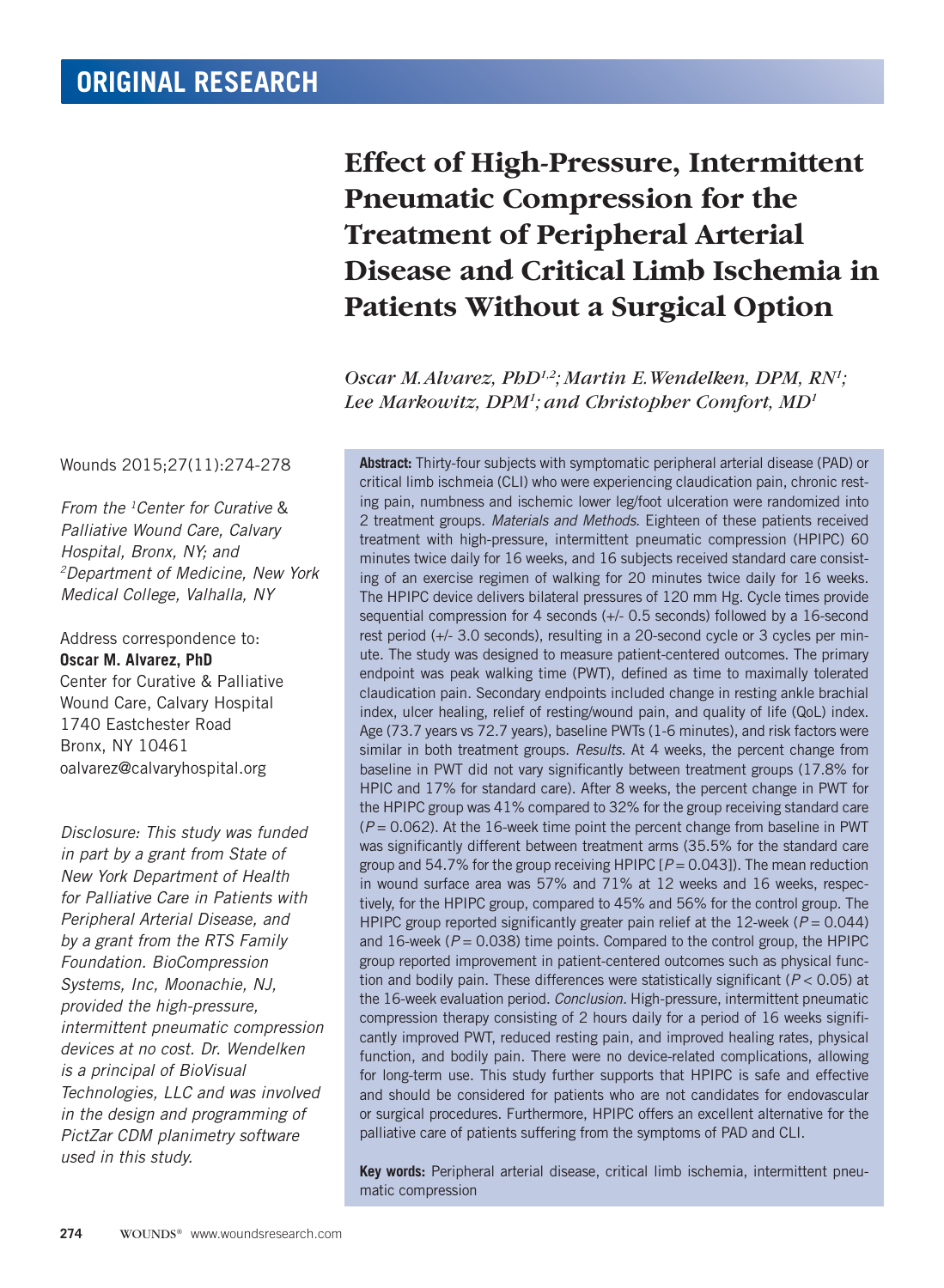The ower extremity peripheral arterial disease (PAD) is estimated to affect 8-20 million Americans.<sup>1,2</sup> The most common presenting symptom of lower extremity PAD is ambulation-induced muscle pain, or clauower extremity peripheral arterial disease (PAD) is estimated to affect 8-20 million Americans.<sup>1,2</sup> The most common presenting symptom of lower exdication. Normally a nonsurgical, medically treated problem, claudication does not indicate the severity of disease, long-term limitation, or potential limb loss.<sup>3</sup> Patients with severe PAD or critical limb ischemia (CLI) usually require endovascular or surgical revascularization to prevent extremity loss.<sup>24</sup> Intermittent claudication may occur in 1 or both legs and often worsens over time. Symptoms and signs of PAD include walking impairment (eg, fatigue, aching, numbness, and pain). Critical limb ischmeia is the most advanced form of  $PAD^{2,4}$  and is associated with chronic ischemic rest pain, ulcers, or gangrene attributable to objectively proven arterial occlusive disease. Mild to moderate PAD can be improved in many patients with medical treatments combined with supervised exercise.4-6 Guidelines detail medical and surgical treatment recommendations for patients with lower extremity PAD showing early signs of claudication.<sup>6</sup> In the authors' experience, ischemic ulcers are among the most difficult to treat successfully because they are painful and frequently complicated with infection that can lead to wet or dry gangrene. Arterial ulcers are generally diagnosed clinically and are almost always associated with intermittent claudication, resting pain, pulselessness, and paresthesia. Treatment for ischemic ulcers should be guided by the severity of the PAD. In patients with mild to moderate PAD, wounds often improve if the patient is able to ambulate and tolerate light static compression.

High-pressure, rapid-sequence, intermittent pneumatic calf, and foot compression (HPIPC) devices apply compression to the foot, ankle, and calf using cuffs attached to the leg. This compression regimen simulates the beneficial effects of brisk walking, without pain or tissue trauma. The foot, ankle, and calf veins are almost completely emptied in the sitting position by using pressures that are more than twice those typically used in traditional intermittent pneumatic compression (IPC) devices designed for deep venous thrombus (DVT) prevention, chronic venous insufficiency, or lymphedema. By compressing all the tissues below the knee, a large volume of venous blood is emptied with venous pressure dropping to nearly 0. The increased arterial-venous pressure gradient results in greater arterial flow. Greater arterial flow alters the shear rate and may stimulate endothelial cell function, causing the release of nitric oxide along with tissue factor pathway inhibitors that cause dilation and anticoagulation.<sup>7</sup>

Several studies using HPIPC have shown improvement in perfusion, claudication (resting) pain, and wound healing in patients with PAD and CLI.<sup>8-10</sup> Reimbursement for HPIPC devices has existed since 2004 under HCPCS code E0675. In spite of several published RCTs and numerous case series (referenced in this manuscript), the recently released future local coverage determination (effective on 12/01/2015) states "a pneumatic compression device coded E0675 to treat PAD is not eligible for reimbursement. There is insufficient evidence to demonstrate that reimbursement is justified. Claims for E0675 will be denied as not reasonable and necessary."11

This randomized, prospective, controlled study was designed to measure the effects of HPIPC therapy in patients with moderate to advanced PAD who were no longer candidates for an endovascular or surgical intervention.

#### **Methods**

From July 2009 to December 2012, the authors performed a randomized prospective parallel group longitudinal study in an outpatient wound care center setting. In total, 64 patients were evaluated and screened for eligibility and 34 were randomized. All but 1 (33/34) of the study subjects had been previously diagnosed with type 2 diabetes. All patients had claudication pain, resting pain, numbness, and lower leg/foot ulceration corresponding to stages III and IV of the Fontaine Classification of Peripheral Arterial Disease.<sup>4</sup> Critical limb ischemia was defined according to the Transatlantic Inter-Society Consensus (TASC II) document<sup>4</sup> as those patients whose arterial disease has resulted in breakdown of the skin or pain in the foot at rest. All study subjects were classified as inoperable by their vascular surgeon with agreement from the patient's primary care doctor. All patients were referred to the Center for Curative & Palliative Wound Care, Calvary Hospital, Bronx, NY.

Eighteen subjects received treatment with HPIPC 60 minutes twice daily for 16 weeks and 16 subjects received standard care consisting of an unsupervised exercise regimen as tolerated. The recommended exercise regimen was walking on a treadmill for 20 minutes twice daily. The HPIPC device used in this study was the BioArterial Plus (Bio Compression Systems Inc, Moonachie, NJ) (Figure 1). This HPIPC device delivers bilateral pressures of 120 mm Hg. Cycle times provide sequential compression for 4 seconds (+/-0.5 sec.) followed by a 16-second rest period (+/-3.0 sec.), resulting in a 20-second cycle or 3 cycles per minute. High-pressure, intermittent pneu-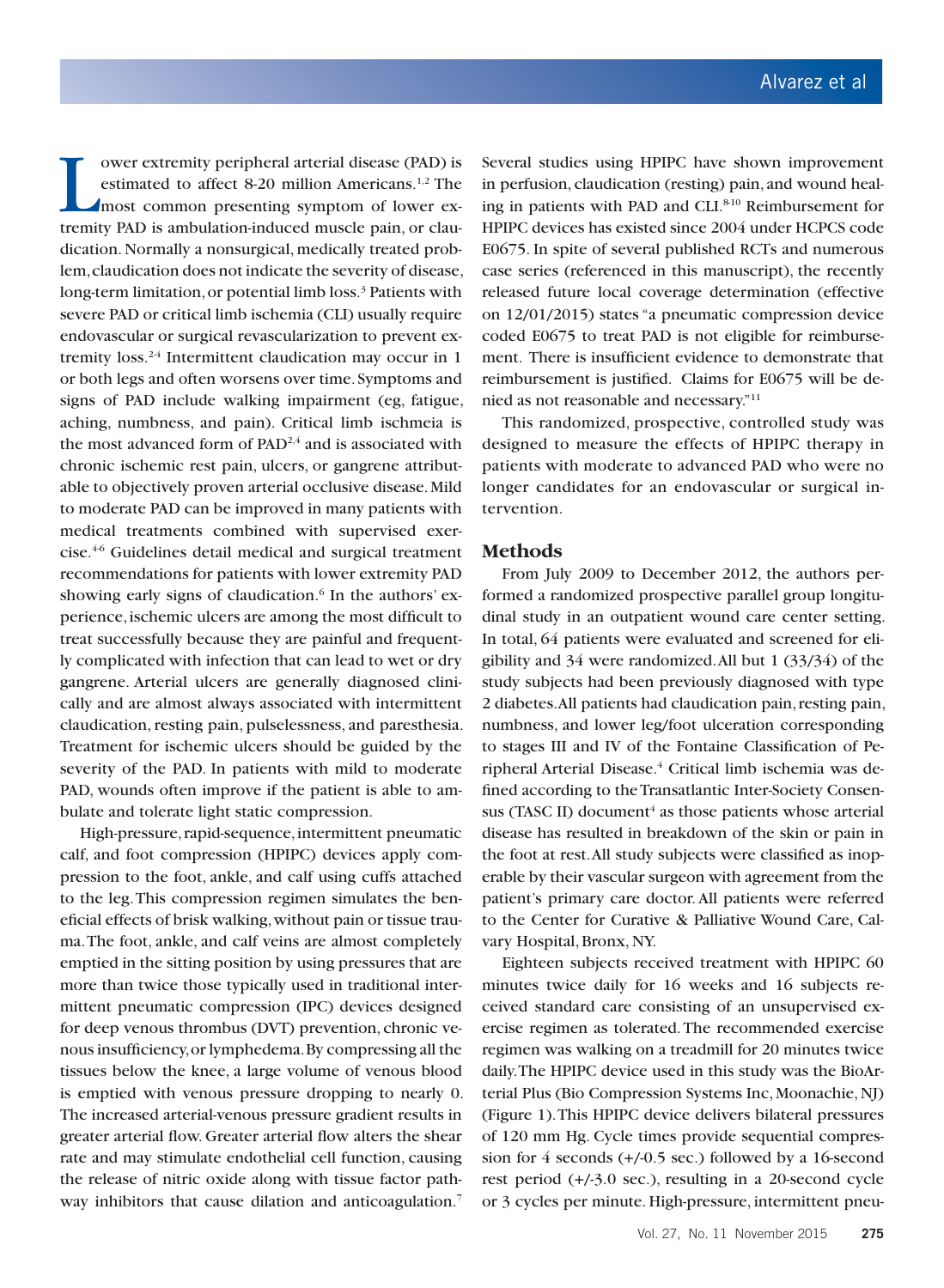

**Figure 1.** Photograph of study subject undergoing highpressure, intermittent pneumatic compression therapy. Therapy was prescribed for 60 minutes twice daily for 16 weeks.

matic compression therapy was applied while patients were in the sitting position with legs dependent.

This study was designed to capture patient-centered outcomes with endpoints aimed at quality of life indicators. The primary endpoint was peak walking time (PWT), defined as time to maximally tolerated claudication pain. Secondary endpoints included ulcer healing, relief of resting/wound pain, quality of life index (QOL) and change in ankle brachial indices (ABI). A diagram depicting the study design is presented in Figure 2. The mean age was 72.5 with 45% of the subjects over 75 years. There were 26 males and 8 females and 97% (33/34) had been previously diagnosed with type 2 diabetes. The indication for treatment with HPIPC was nonreconstructable disease (82%, 28/34) and excessive surgical risk (18%, 6/34). Patients were excluded from the study if they had noncompressable vessels (ABI > 1.3), gangrene, active infection, had a myocardial infarction within 6 months, were unable to walk, were taking systemic corticosteroids, were receiving treatment with hyperbaric oxygen therapy, or had an inflammatory condition that affected healing.

All subjects were followed up weekly for a period of 16 weeks and then once monthly depending on symptom relief. The evaluations at each visit were PWT, wound surface area, resting ABI, pain, QOL, and adverse events. All patients including controls were allowed to continue their pharmacological treatments. Treadmill testing was at a constant load with 10% gradient at 3.5 km/h. Peak walking time = maximum time (distance of absolute claudication  $[ACD]$ ) terminated by pain  $(PWT = ACD)$ . Tread-



**Figure 2.** Study design. HPIPC: high-pressure, intermittent pneumatic compression

mill testing was supervised by an exercise physiologist at The Bronx YMCA, Bronx, NY, but the exercise routine was unsupervised. Wound surface area was measured using photodigital planimetry software (PictZar Digital Planimetry Software, BioVisual Technologies, LLC, Elmwood Park, NJ). Ankle brachial indices were measured using a directional continuous wave hand-held doppler (Dopplex D900, ArjoHuntleigh, Inc, Addison, IL), and testing was at dorsalis pedis and posterior tibial arteries. The ABI was determined by taking the highest of the 3 ankle Doppler readings and dividing it by the average of 3 brachial systolic readings. Pain relief was measured using the Wong-Baker Faces Pain Rating Scale. The Short Form-36 Health Survey Questionnaire was used to determine physical and mental QOL parameters.<sup>12</sup> The questionnaire was administered at baseline (prior to treatment), at week 8 and again at week 16.

To demonstrate increased blood flow associated with HPIPC therapy, volume and velocity was measured in the popliteal artery using an 18-5 MHz, 38-mm wide linear array transducer and Noblus Ultrasound Scanner (Hitachi Aloka Medical America Inc, Wallingford, CT). The internal arterial diameter was measured by imaging the vessel longitudinally with real-time B-mode. Velocity measurements were performed at an angle of 60°, with the gate of the sample volume matching the internal diameter of the artery. Mean volume flow was calculated from the average mean velocity of 5-10 consecutive cycles. Measurements were performed on 1 diseased and 1 normal lower extremity.

Percent change from baseline PWTs were compared using Wilcoxon rank sum test. Chi-Square test was used for categorical values and Student's *t* test used for continuous variables. The analysis was by intention to treat. and SPSS statistics software Windows version 11.5 (SPSS Inc, Chicago, IL) was used for all statistical calculations.

#### **Results**

The evaluation of volume blood flow was conducted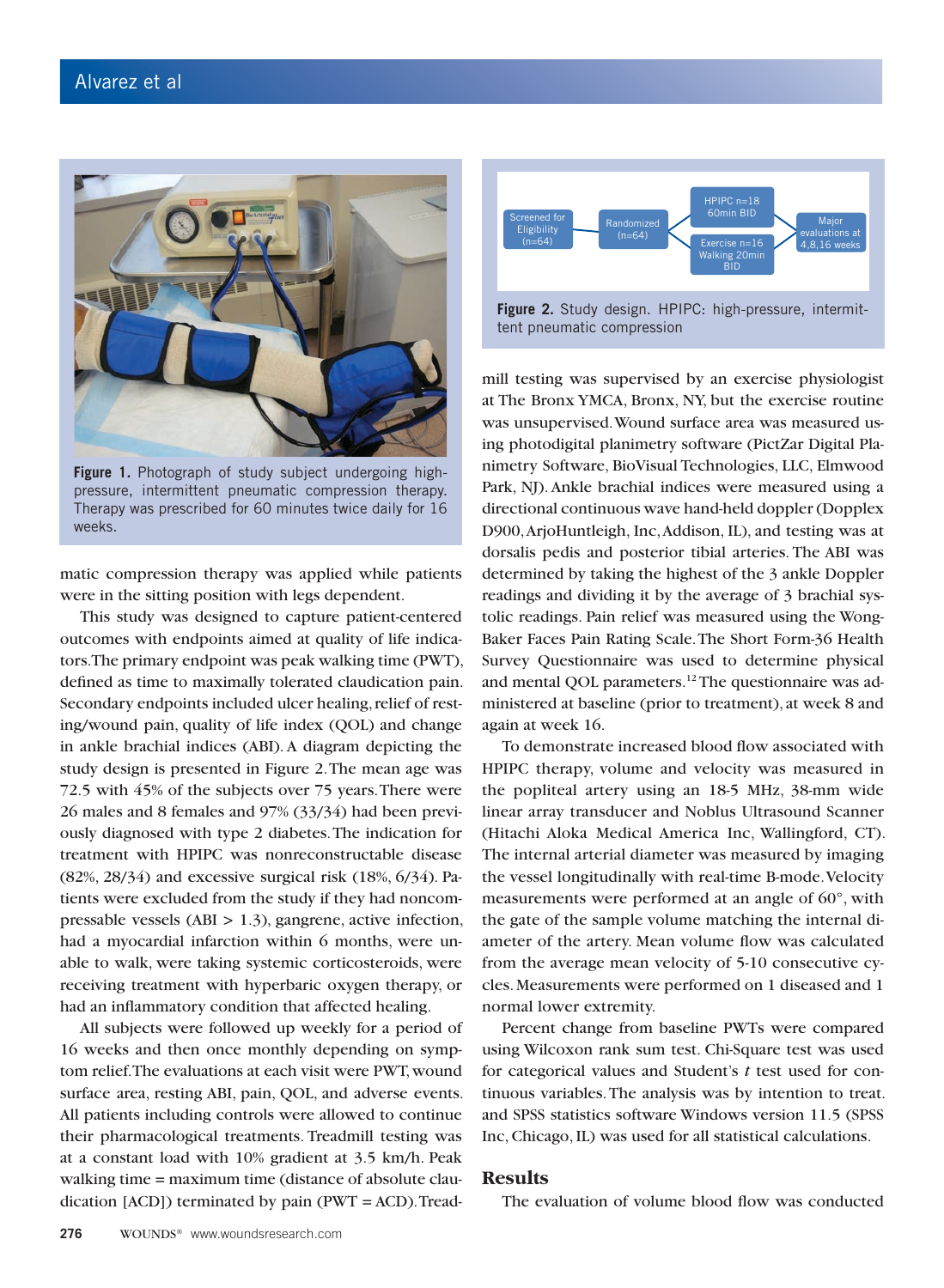

**Figure 3.** Color flow duplex image and evaluation of volume blood flow in the popliteal artery at (A) rest and (B) during highpressure, intermittent pneumatic compression therapy.





after completion of the study and limited to 1 study participant who was randomized to the HPIPC treatment arm. The color flow duplex imaging in the popliteal artery at rest and during HPIPC therapy is presented in Figure 3. During HPIPC therapy, the volume flow in the popliteal artery (0.18 L/min) increased fourfold compared to baseline value (0.04 L/min). After cessation of HPIPC therapy, the flow returned to baseline. This was associated with the increase of average velocity as the diameter of the artery stayed the same.

Baseline ABIs, PWTs (1-6 minutes), wound surface area, and risk factors were similar in both treatment groups. At 4 weeks, the percent change from baseline in PWT did not vary significantly between treatment groups (17.8%



**Figure 5.** Mean change from baseline in peak walking time at 4, 8, and 16 weeks for high-pressure, intermittent pneumatic compression (HPIPC) and exercise (control) groups  $(N = 34)$ .

for HPIPC and 17% for standard care). After 8 weeks, the percent change in PWT for the HPIPC group was 41% compared to 32% for the group receiving standard care  $(P = 0.062)$ . At the 16-week time point, the percent change from baseline in PWT was significantly different between treatment arms (35.5% for the standard care group and 54.7% for the group receiving HPIPC  $[P = 0.043]$ ). The mean PWTs for both treatment groups are presented in Figure 4, and the mean change from baseline PWTs for HPIPC and exercise controls are shown in Figure 5.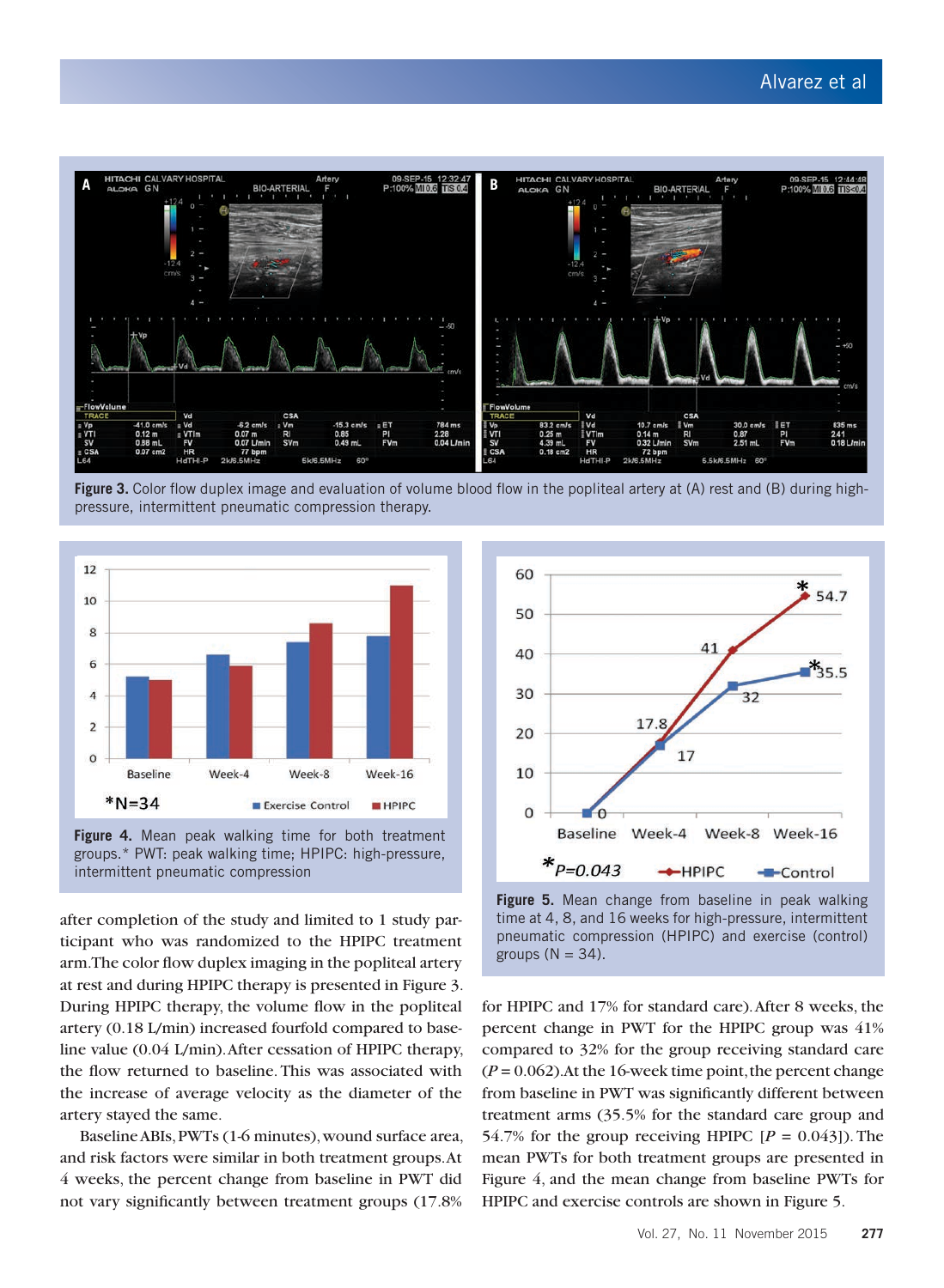

The mean percent reduction in wound surface area was 57% and 71% at 12 weeks and 16 weeks, respectively, for the HPIPC group compared to 45% and 56% for the control group (Figure 6). The HPIPC group reported less pain and significantly greater pain relief at the 12-week ( $P = 0.044$ ) and 16-week ( $P = 0.038$ ) time points (Figure 7).

The mean ABIs at baseline and at 4 weeks, 8 weeks, and 16 weeks are presented in Table 1. There was a slight improvement—but not statistically significant—in the ABIs of both treatment groups through time. However, the ABIs between the 2 treatment arms were similar throughout the 16-week study period.

The prolonged effect of HPIPC on skin temperature is presented in Table 2. The foot-to-chest skin temperature index (FCSTI) increased in the HPIPC group from 0.73 at baseline to 0.81 after 8 weeks and 0.88 after 16 weeks. Temperatures at the dorsum of the foot did not significantly change in the exercise control group. The FCSTI was 0.71 at baseline and 0.75 after 16 weeks. These differences were statistically significant at both the 8-week and 16-week time points (*P* < 0.05).

Perceived improvement in QOL from the HPIPC and exercise control group is presented in Figure 7. Compared to the control group, the HPIPC group reported improvement in both physical function and bodily pain. These differences were statistically significant at the 4-month evaluation period.

#### **Discussion**

In 1917 Sinkowich and Gottlieb<sup>13</sup> were the first to report the benefits of intermittent compression for the treatment of thromboangiitis obliterans (Burger's Disease). In 1934, Herman and Reid<sup>14</sup> demonstrated pneumatic compression improved tissue perfusion in



**Figure 7.** Leg pain at baseline and after treatment. HPIPC: high-pressure, intermittent pneumatic compression



**Figure 8.** Perceived improvement in quality of life from high-pressure, intermittent pneumatic compression (HPIPC) and exercise: Short Form-36 Health Survey Questionnaire.

patients with PAD. Since then, several trials on the effects of HPIPC for the treatment of arterial claudication and CLI have been reported. The first prospective, randomized, controlled evidence for an increase in arterial blood flow with HPIPC in patients with intermittent claudication was reported in 1993.<sup>15</sup> The study device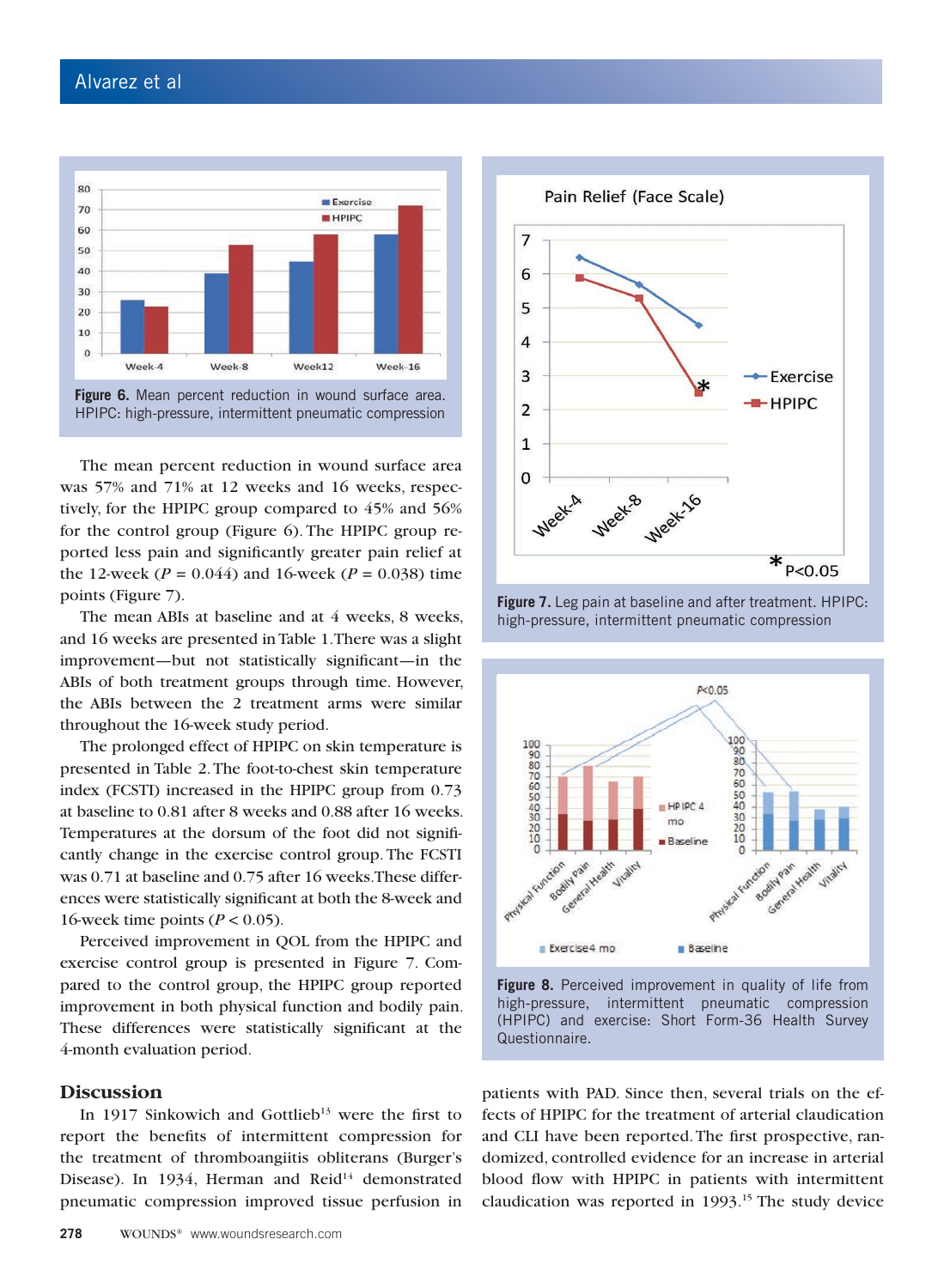| <b>Table 1.</b> Mean r-ABIs at baseline and at 4 weeks, 8 weeks,<br>and 16 weeks.*                                     |              |                         |  |
|------------------------------------------------------------------------------------------------------------------------|--------------|-------------------------|--|
| <b>Time</b>                                                                                                            | <b>HPIPC</b> | <b>Exercise Control</b> |  |
| Baseline                                                                                                               | 0.58         | 0.61                    |  |
| Week 8                                                                                                                 | 0.64         | 0.69                    |  |
| Week 16                                                                                                                | 0.63         | 0.64                    |  |
| $\mid$ *Resting ABI (N=30)<br>ABI: ankle brachial indices; HPIPC: high-pressure,<br>intermittent pneumatic compression |              |                         |  |

provided intermittent suction and compression. The study included 34 patients with moderate, stable intermittent claudication. Twenty-two of the study subjects participated in a double-blinded, randomized trial comparing the effects of 25 treatments to 25 placebo applications given over a period of 2 months. Twelve study subjects participated in an open trial investigating the possible effects of the treatment on platelet aggregation and fibrinolysis. Pain-free and maximal walking distances were measured on a treadmill, and systolic blood pressure was measured on the upper limb, the ankle, and the first toe bilaterally. The threshold for adenosine diphosphate (ADP)-induced platelet aggregation was tested. Active treatment resulted in significant improvements in pain-free and maximal walking distances, whereas no changes could be found during placebo administration. The treatment caused significant increments in the ADP thresholds for platelet aggregation. It was concluded that intermittent suction and pressure treatment offered a novel approach for conservative treatment of intermittent claudication.

From 2000 to 2005 there were 3 prospective, randomized, controlled trials reported that evaluated the effectiveness of HPIPC on patients with symptomatic PAD.<sup>16</sup> In all of these studies, the investigators reported significant beneficial effects on pain-free walking distance, symptoms, and systolic blood pressure measurements on both upper and lower limbs with therapy. Many published reports on the effects of HPIPC on CLI have been limited to clinical outcomes<sup>17-21</sup> and case series that, for the most part, have been retrospective. $20,22$ Kavros et al $17, 23$  reported results of a retrospective survey of 24 consecutive patients with CLI who were treated with HPIPC. These findings were compared to a control group consisting of 24 patients who received standard pharmacological therapy and wound care but were not treated with HPIPC. Wound healing and limb salvage were significantly better  $(P < 0.01)$  in the HPIPC

| Table 2. Mean foot-to-chest skin temperature index at<br>baseline, 8 weeks, and 16 Weeks |              |                         |  |
|------------------------------------------------------------------------------------------|--------------|-------------------------|--|
| <b>Time</b>                                                                              | <b>HPIPC</b> | <b>Exercise Control</b> |  |
| <b>Baseline</b>                                                                          | 0.73         | 0.71                    |  |
| Week 8                                                                                   | $0.81*$      | 0.74                    |  |
| Week 16                                                                                  | $0.88*$      | 0.75                    |  |
| $*P < 0.05$<br>HPIPC: high-pressure, intermittent pneumatic compression                  |              |                         |  |

group. In addition, when compared to the HPIPC group, the odds ratio of limb loss in the control group was 7.0. At the end of the 18-month follow-up period, tissue perfusion measured by resting transcutaneous oxygen (TcPO2) levels was significantly higher in the HPIPC group ( $P = 0.0038$ ). Also in 2008, Sultan, Esan, and Fahy<sup>24</sup> reported results of a parallel group longitudinal observational study on 35 patients with 39 critically ischemic limbs treated with HPIPC therapy. Their data showed HPIPC reduced amputations, significantly increased toe pressures, and improved popliteal artery blood flow. More recently, Sultan et  $al<sup>25</sup>$  reported their assessment of 171 CLI patients who were unsuitable for surgery and received HPIPC therapy as a last resort to amputation. The study consisted of HPIPC therapy for 3 months with a 13-month follow up. Treatment with HPIPC resulted in significant increases in mean toe pressure and popliteal flow. The median amputation-free survival was 18 months and limb salvage at 3.5 years was 94%. Sultan and colleagues<sup>25</sup> concluded that HPIPC therapy was a cost-effective and a clinically efficacious solution for patients with PAD or CLI who had no option of revascularization. Furthermore, it provided adequate limb salvage and improved amputation-free survival while providing relief of rest pain without the use of pain medications.

To the authors' knowledge, this is the first prospective, randomized, exercise-controlled, clinical study to evaluate the safety and efficacy of HPIPC. The results reported here are generally consistent with the findings of van Bemmelen et al<sup>20</sup> and others<sup>21-27</sup> who have reported on a variety of other case series, and observational and controlled studies.

In this study, the therapeutic HPIPC regimen was for 1 hour twice daily for a 16-week period. The HPIPC device has 2 pressure cuff bladders, with 1 applied to the foot and ankle and the other to the calf. It delivers pressure of 120 mm Hg with a time to inflation of 0.6 seconds. Cycle times provide sequential compression (first to the foot) for 4 seconds (+/-0.5 seconds), followed by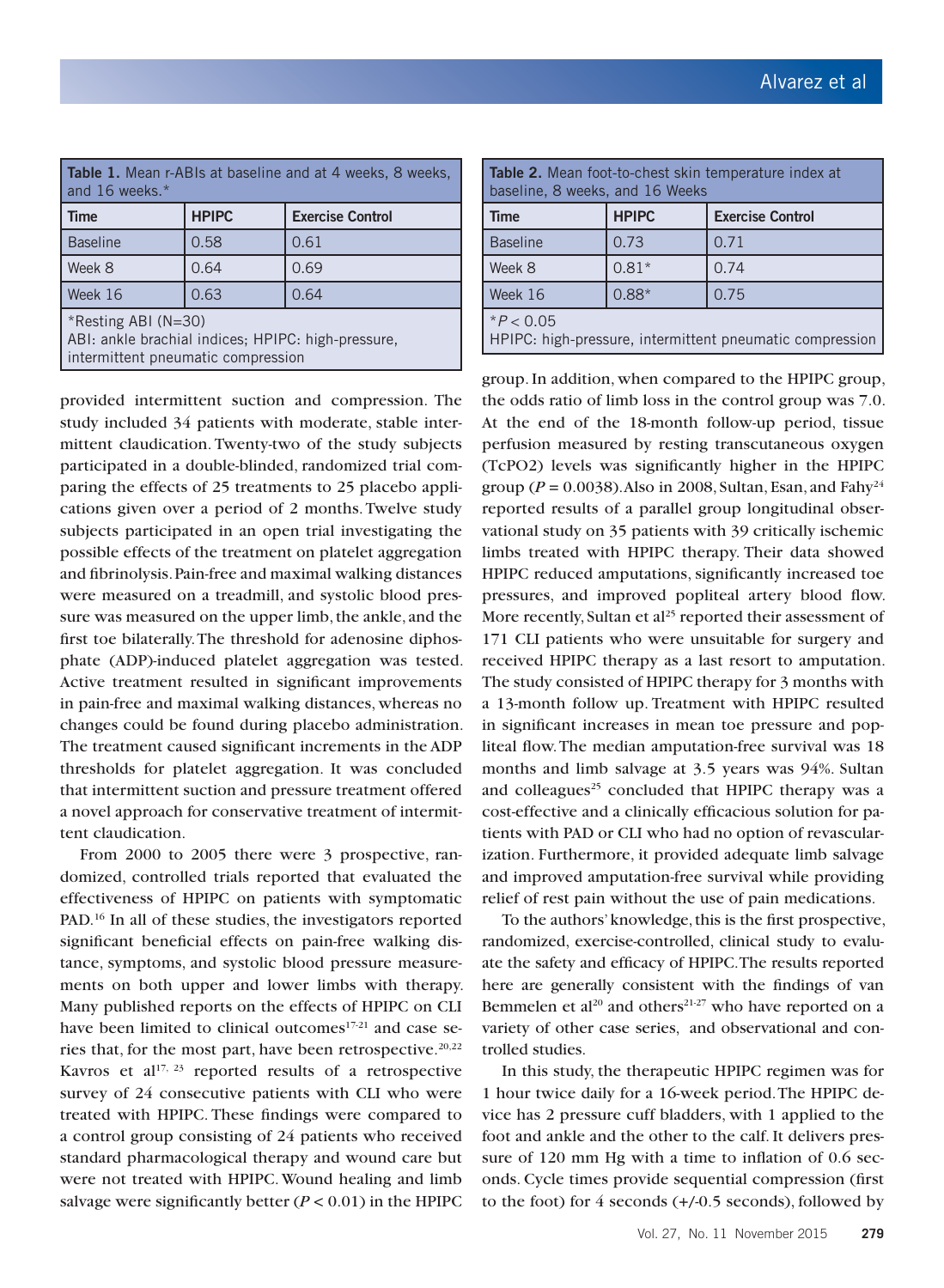a 17-second rest period (+/-3.0 seconds), resulting in a 20-second cycle or 3 cycles per minute.

In the Montori et al<sup>19</sup> and Kavros et al<sup>23</sup> studies, the requested HPIPC treatment regimen consisted of three 2-hour sessions per day using the ArterialFlow System (DJO Global, Vista, CA). This compression device consists of a single pressure cuff bladder applied to the calf. The inflation pressure was 85-95 mm Hg, delivered for 2 seconds with a time to inflation of 0.2 seconds, followed by an 18-second rest period at 0 pressure, resulting in a 20-second cycle 3 times per minute.

In the Labropoulus et al,<sup>10</sup> van Bemmelen et al,<sup>20,22,32</sup> Sultan, Esan, and Fahy,  $24$  and Sultan et al<sup>25</sup> studies, the requested HPIPC regimen consisted of two 3-4 hour sessions per day using an arterial assist device (ArtAssist, ACI Medical Inc, San Marcos, CA). This compression device consists of 2 cuff bladders, 1 for the foot/ankle and the other for the calf. It delivers pressure of 120 mm Hg with a time to inflation 0.3 seconds and an inflation time of 4 seconds, followed by a 16-second rest period at 0 pressure, resulting in a 20-second cycle 3 times per minute.

Interestingly, although the specifications of the pneumatic devices used in these studies vary to some extent (eg, maximum pressure, foot and calf compression vs calf alone, and time to inflation), the measured parameters and clinical effects reported in all studies were similar. The commonality all HPIPC devices possess is that they deliver a short burst of high pressure (85-120 mm Hg) to the calf with a similar rest period and cycle times.

For this study, the protocol of HPIPC of 120 days with 1 hour in the morning and 1 hour in the evening materialized from a feasibility pilot study performed earlier on 12 subjects.<sup>26</sup> The 1 hour, twice daily regimen produced the most compliance and was generally adhered to by most patients. Also, twice daily therapy correlated with the exercise program performed by the control group. This protocol varies from the treatment regimen used previously in the van Bemmelen et al study,<sup>22</sup> which employed  $6-8$ hours of treatment daily, and the treatment regimen of other studies, $24, 25$  where HPIPC therapy varied between 3 and 6 hours daily. During the pilot feasibility study, the authors of the current study found that a treatment regimen of more than 4 hours a day was unrealistic for the included patient population.

The findings of the present study are also consistent with those of Labropoulus et al, $^{10}$  Louridas et al, $^{18}$  and Delis et al,<sup>30</sup> who noted HPIPC increases popliteal artery blood flow, relieves resting pain, and limits tissue damage. The response of increased blood flow during HPIPC appears analogous to exercise–induced blood flow in the popliteal artery after muscle contraction during plantar flexion.<sup>31</sup> Also like dynamic exercise, characterized by relaxation periods between contractions, HPIPC has a relaxation period within its compression cycle. In the authors' experience, therapy with HPIPC can cause reactive hyperemia. This finding was first reported by Abu-Own et al,32 who noted that HPIPC lowers vascular resistance with the release of endothelial-derived relaxing factors.

Compared with the control group, subjects treated with HPIPC demonstrated an increase in skin temperature on the foot of the affected limb. The authors attribute this increase to greater skin blood flow. In many laboratory and clinical studies, skin blood flow has been estimated by skin temperature measurements, and a robust correlation ( $r = 0.87$ ) exists between skin blood flow measured by laser Doppler flowmetry and skin temperature.<sup>33,34</sup>

High-pressure, intermittent pneumatic compression therapy was well tolerated. Only 5 patients (28%) in the HPIPC treatment group reported mild to moderate pain (VAS 2-5) while receiving HPIPC therapy, and no one had to discontinue use. The pain was attributed to localized wound pain and improved or resolved with an application of topical lidocaine 2.5% cream under the dressing prior to the initiation of therapy. In the Montori et al study,<sup>19</sup> only 7 of the 107 patients  $(6.5%)$  had to discontinue the device because of pain, and in the Labropoulus CLI study, $10$  only 1 of the 20 patients (5%) reported severe pain.

The present study showed no significant differences in ABIs between the HPIPC group and the exercise control group at baseline or at any of the evaluation periods (4 weeks, 8 weeks, or 16 weeks). This finding is in agreement with Kavros et al<sup>23</sup> who also noted no significant differences in ABIs at baseline or upon completion of their study. All but 1(97%) of the patient population in the present study had diabetes, and ABI measurements in patients with diabetes can be unreliable. It was for this reason the authors chose to exclude patients from the study if they had noncompressible vessels.

It is also important to consider that patient compliance could factor into the results. Based on patient treatment diaries, compliance to the recommended treatment regimen was 86% in the HPIPC group and 58% in the exercise control group. This was likely due to the convenience of HPIPC as it could be performed by the patient at home. In the present study, the exercise regimen was unsupervised. It is likely that a supervised exercise program may have improved patient compliance.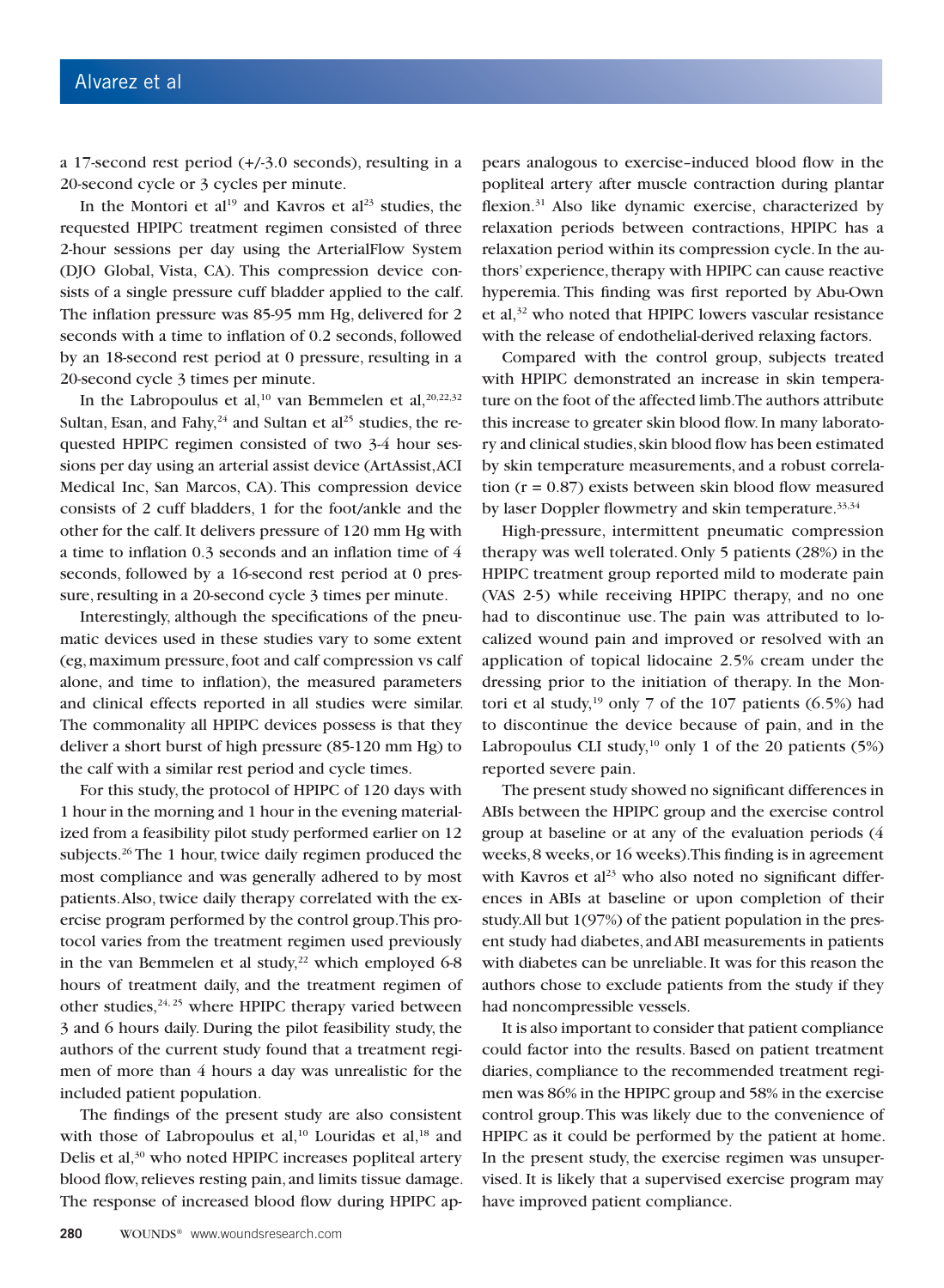The proposed mechanism of action of HPIPC is that it enhances the development of collateral vessels. This seems to occur as a result of the increase in the arteriovenous pressure gradient, suspension of peripheral sympathetic autoregulation, and enhanced release of nitric oxide secondary to augmented flow and greater shear stress on both venous and arterial endothelial cells.<sup>28,35-37</sup>

## **Conclusion**

High-pressure, intermittent pneumatic compression therapy consisting of 2 hours daily for a period of 16 weeks significantly improved PWT, reduced resting pain, and improved healing rates, physical function, and bodily pain. There were no device-related complications, allowing for long-term use. This study further supports that HPIPC is safe and effective and should be considered for patients who are not candidates for endovascular or surgical procedures. Furthermore, HPIPC offers an excellent alternative for the palliative care of patients who suffer from the symptoms of PAD and CLI.

## **Acknowledgements**

The authors thank Laurie Nicusanti, Applications Specialist with Hitachi Aloka Medical America Inc, Wallingford, CT, who generously donated her time and assistance in conducting the flow studies, and The Bronx YMCA (Bronx, NY) which provided temporary memberships at no cost to the patients participating in this study.

## **References**

- 1. Hackman DG. Medical management of peripheral arterial disease. *JAMA*. 2006;296(1):41-42.
- 2. Schanzer A, Conte MS. Critical limb ischemia. *Curr Treatment Options Cardiovasc Med*. 2010;12(3):214-229.
- 3. Hankey GJ, Norman PE, Eikelboom JW. Medical treatment of peripheral arterial disease. *JAMA.* 2006;295(5):547-553.
- 4. Norgren L, Hiatt WR, Dormandy JA, Nehler MR, Harris KA, Fowkes FGR; TransAtlantic Inter-Society Consensus for the Management of Peripheral Arterial Disease (TASC II) Working Group. Inter-Society Consensus for the Management of Peripheral Arterial Disease (TASC II). Eur *J Vasc Endovasc Surg*. 2007;33(suppl 1): S1-S75.
- 5. Sontheimer DL. Peripheral vascular disease: diagnosis and treatment.*Am Fam Physician.* 2006;73(11):1971-1976.
- 6. Hirsch AT, Haskal CJ, Hertzer NR, et al; American Association for Vascular Surgery/Society for Vascular Surgery; Society for Cardiovascular Angiography and Interventions; Society for Vascular Medicine and Biology; Society of Interventional Radiology; ACC/AHA Task Force on Practice

Guidelines. ACC/AHA Guidelines for the management of patients with peripheral arterial disease (lower extremity, renal, mesenteric, and abdominal aortic): a collaborative report from the American Associations for Vascular Surgery/Society for Vascular Surgery, Society for Cardiovascular Angiography and Interventions, Society for Vascular Medicine and Biology, Society of Interventional Radiology, and the ACC/AHA Task Force on Practice Guidelines (writing committee to develop guidelines for the management of patients with peripheral arterial disease)-summary of recommendations. *J Vasc Interv Radiol*. 2006;17(9):1383- 1397.

7. Provost P, Lam JY, Lacoste L, Merhi Y, Waters D. Endothelium-derived nitric oxide attenuates neutrophil adhesion to endothelium under arterial flow conditions. *Arterioscler Thromb*. 1994;14(3):331-335.

8. Delis KT, Nicolaides AN. Effect of intermittent pneumatic compression of foot and calf on walking distance, hemodynamics, and quality of life in patients with arterial claudication: a prospective randomized controlled study with 1-year follow-up. *Ann Surg*. 2005;241(3):431-441.

- 9. Ramaswami G, D'Ayala M, Hollier LH, Deutsch R, McElhinney AJ. Rapid foot and calf compression increases walking distance in patients with intermittent claudication: results of a randomized study. *J Vasc Surg.* 2005;41(5):794-801.
- 10. Labropoulos N, Leon RL Jr, Bhatti A, et al. Hemodynamic effects of intermittent pneumatic compression in patients with critical limb ischemia. *J Vasc Surg*. 2005;42(4):710- 716.
- 11. Future Local Coverage Determination (LCD): Pneumatic Compression Devices (L33829). med.noridianmedicare. com/documents/2230715/2240929/Pneumatic+Compre ssion+Devices+L33829.pdf. Published March 31, 2015.
- 12. Brazier, JE, Harper R, Jones NM, et al. Validating the SF-36 health survey questionnaire: new outcome measure for primary care. *BMJ*. 1992;305(6846):160-164.
- 13. Sinkowitz SJ, Gottlieb I. Thromboangiitis obliterans—the conservative treatment by Bier's hyperemia suction apparatus. *JAMA.* 1917;68(12): 961-963.
- 14. Herrmann LG, Reid MR. The conservative treatment of arteriosclerotic peripheral vascular diseases: passive vascular exercises (pavex therapy). *Ann Surg.* 1934;100(4):750- 760.
- 15. Mehlsen J, Himmelstrup H, Himmelstrup B, Winther K, Trap-Jensen J. Beneficial effects of intermittent suction and pressure treatment in intermittent claudication. *Angiology*. 1993; 44(1):16-20.
- 16. Delis KT, Nicolaides AN, Wolfe JH, Stansby G. Improved walking ability and ankle brachial pressure indices in